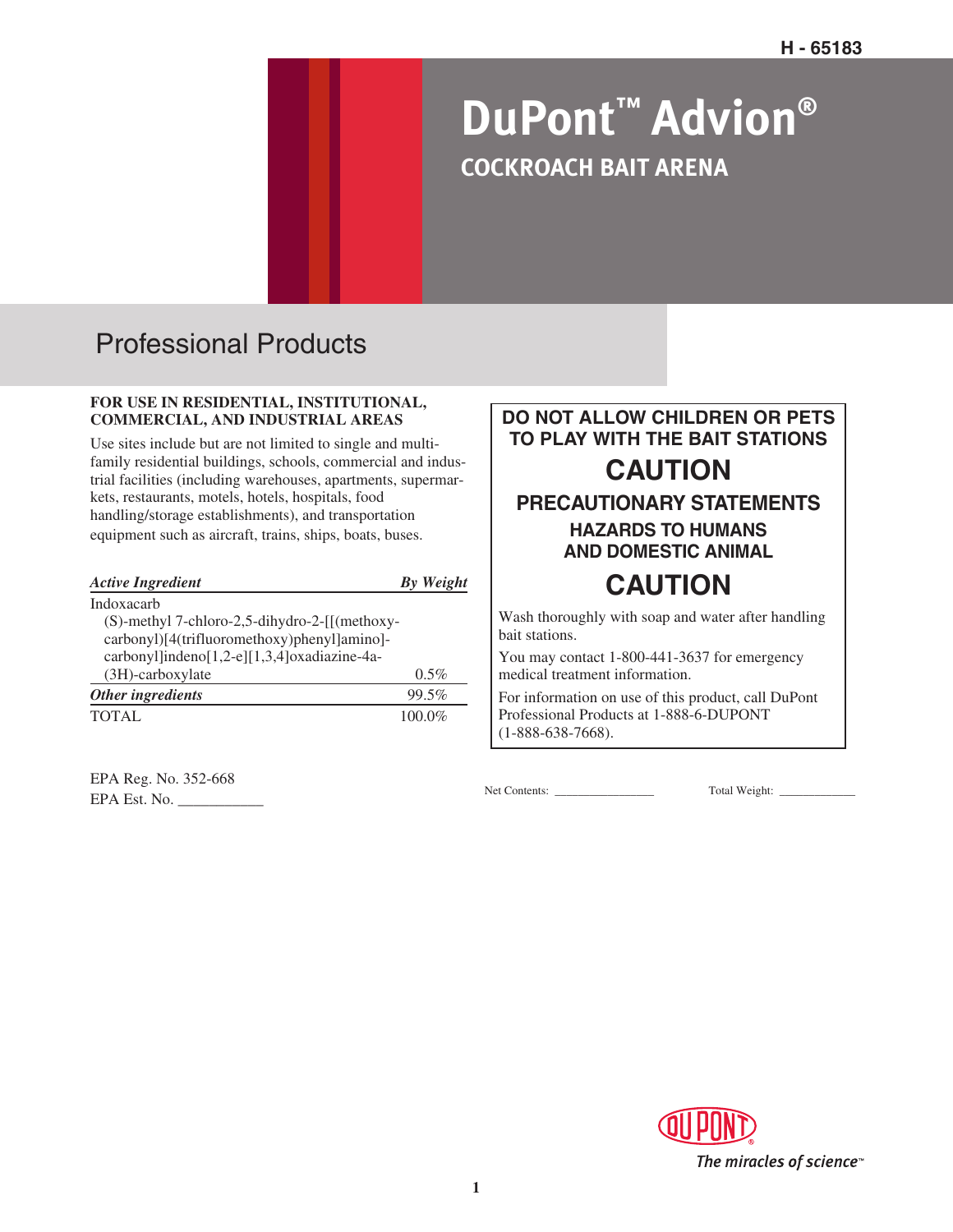### **DIRECTIONS FOR USE**

It is a violation of federal law to use this product in a manner inconsistent with its labeling.

#### **GENERAL INFORMATION**

DuPont™ ADVION® Cockroach Bait Arenas contain cockroach bait material that contains the active ingredient indoxacarb, an insecticide that acts through ingestion by cockroaches. The activity of this insecticide allows adequate consumption of the bait by cockroaches prior to onset of mortality.

ADVION® Cockroach Bait Arenas can be used indoors to control cockroach populations. Arenas should be placed in/or near cockroach harborage areas or areas known to be frequented by cockroaches.

Outdoors, bait arenas should be placed adjacent to structures.

#### **SPECIFIC USE DIRECTIONS**

- 1. Thoroughly inspect infested area to determine proper ADVION® Cockroach Bait Arena placement and number of arenas necessary to treat the area.
- 2. Enough ADVION® Cockroach Bait Arenas must be used to provide adequate bait to control the cockroach populations present. Recommended placements: Place 3-10 bait arenas per 100 linear feet of horizontal surface primarily around wall perimeters and other areas away from walls such as but not limited to, around centrally located island sinks, cabinets, and appliances. Place maximum number of ADVION® Cockroach Bait Arenas with heavy cockroach infestations.
- 3. Place ADVION® Cockroach Bait Arenas in areas where cockroaches frequent such as along walls or corners, under or near kitchen appliances and industrial equipment, under sinks, in cabinets, and utility areas.
- 4. Each ADVION® Cockroach Bait Arena may be placed on a vertical or horizontal surface using an adhesive.
- 5. Inspect ADVION® Cockroach Bait Arenas periodically and replace depleted bait arenas as needed based on severity of the initial cockroach infestation and a continuing control program. For ADVION® Cockroach Bait Arenas placed outdoors, replace every 3 months, or sooner if arena becomes depleted of bait.
- 6. Avoid direct contact of ADVION® Cockroach Bait Arenas with broadcast, spot or crack and crevice directed pest control applications. Do not place bait arenas in locations recently treated with other pest control products as spray residues could render the bait less palatable to cockroaches and reduce effectiveness of the bait arenas.

#### **STORAGE AND DISPOSAL**

Do not contaminate water, food or feed by storage and disposal.

**Storage**: Store in cool, dry place inaccessible to children and pets.

**Disposal**: If empty: Do not reuse/refill this bait arena. Place empty bait arena in trash or offer for recycling if available. If partially filled: call your local solid waste authority or 1-888-638-7668 for disposal instructions.

**NOTICE TO BUYER--**Purchase of this material does not confer any rights under patents of countries outside of the United States.

The DuPont Oval Logo, DuPont™ and ADVION® are trademarks or registered trademarks of DuPont and affiliates.